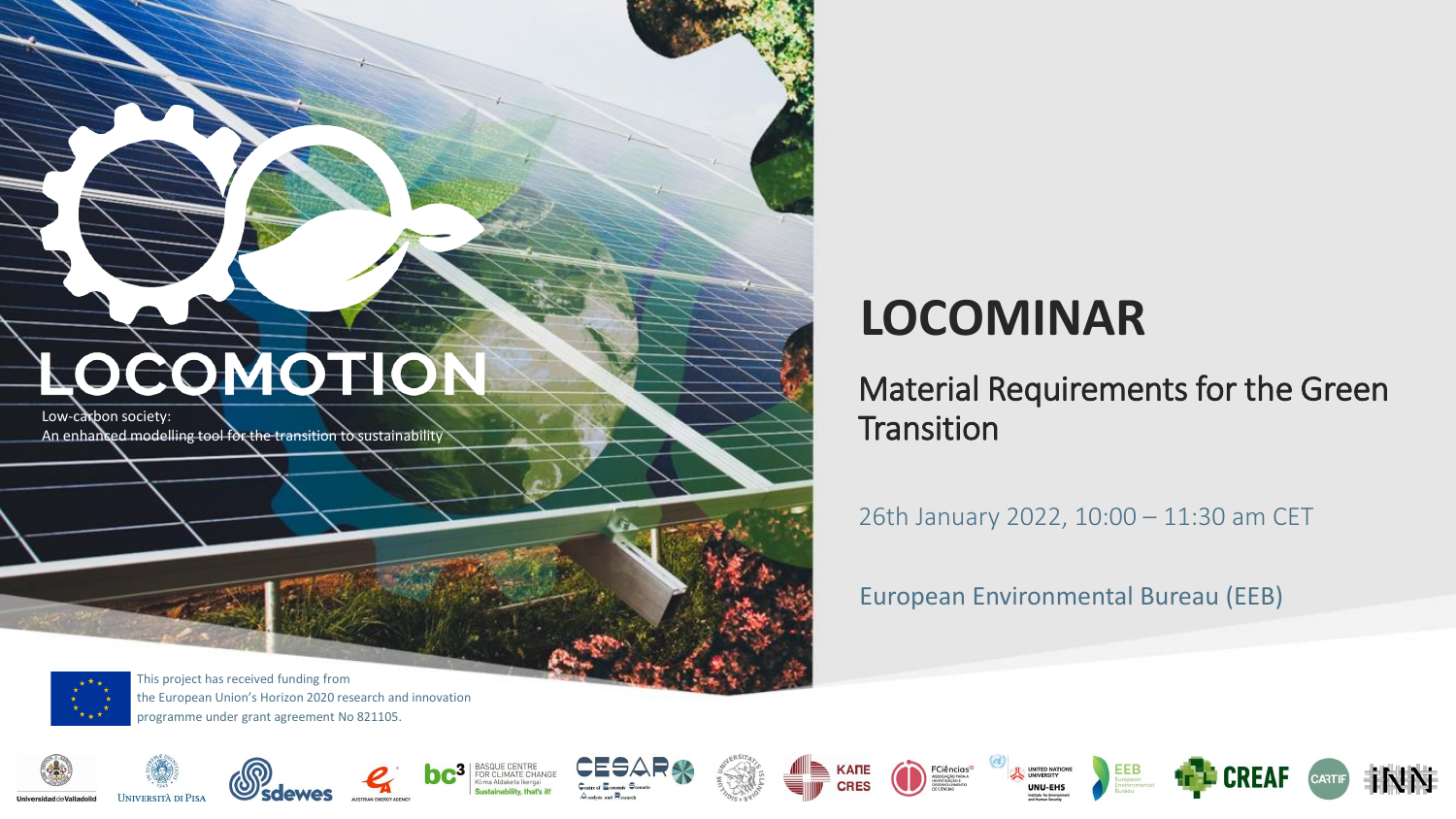

Low-carbon society: An enhanced modelling tool for the transition to sustainability



This project has received funding from the European Union's Horizon 2020 research and innovation programme under grant agreement No 821105

*"LOCOMOTION aims to enhance the existing MEDEAS IAMs to provide policy-makers and relevant other stakeholders with and open source, well-documented model to assess the feasibility, effectiveness, costs and impacts of different sustainability policy options"*

# The project

- 
- CONTACT: Prof. Luis Javier Miguel González Nathalie Wergles
	- Energy Economy and System Dynamics Group University of Valladolid



**Universidad deValladolid** 

info@locomotion-h2020.eu

www.locomotion-h2020.eu

- ❖ Duration: 1st June 2019 31th May 2023
- ❖ Coordinator: Universidad de Valladolid (Spain) ❖ Partners:

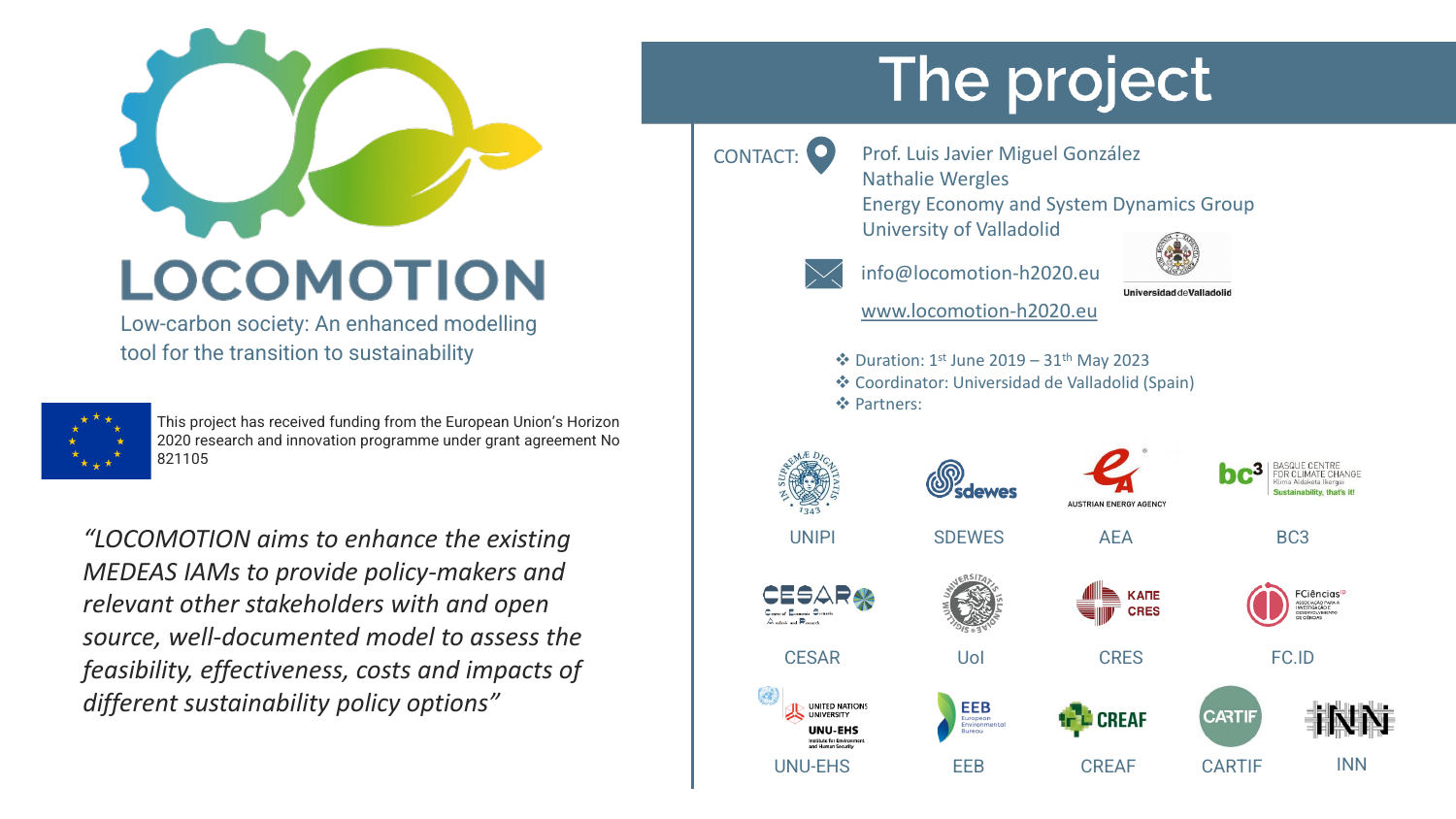- *Low-carbon society: an enhanced modelling tool for the transition to sustainability*
- Horizon 2020
- LOCOMOTION is developing scientific models and tools to assess the socioeconomic and environmental impact of different policy options in order to help society make informed decisions about the transition to a sustainable, low-carbon future.
- LOCOMOTION's model (WILIAM) will assess:
	- The European Green Deal
	- The Transition to climate neutrality by 2050
	- The effects of pandemics
	- And much more…



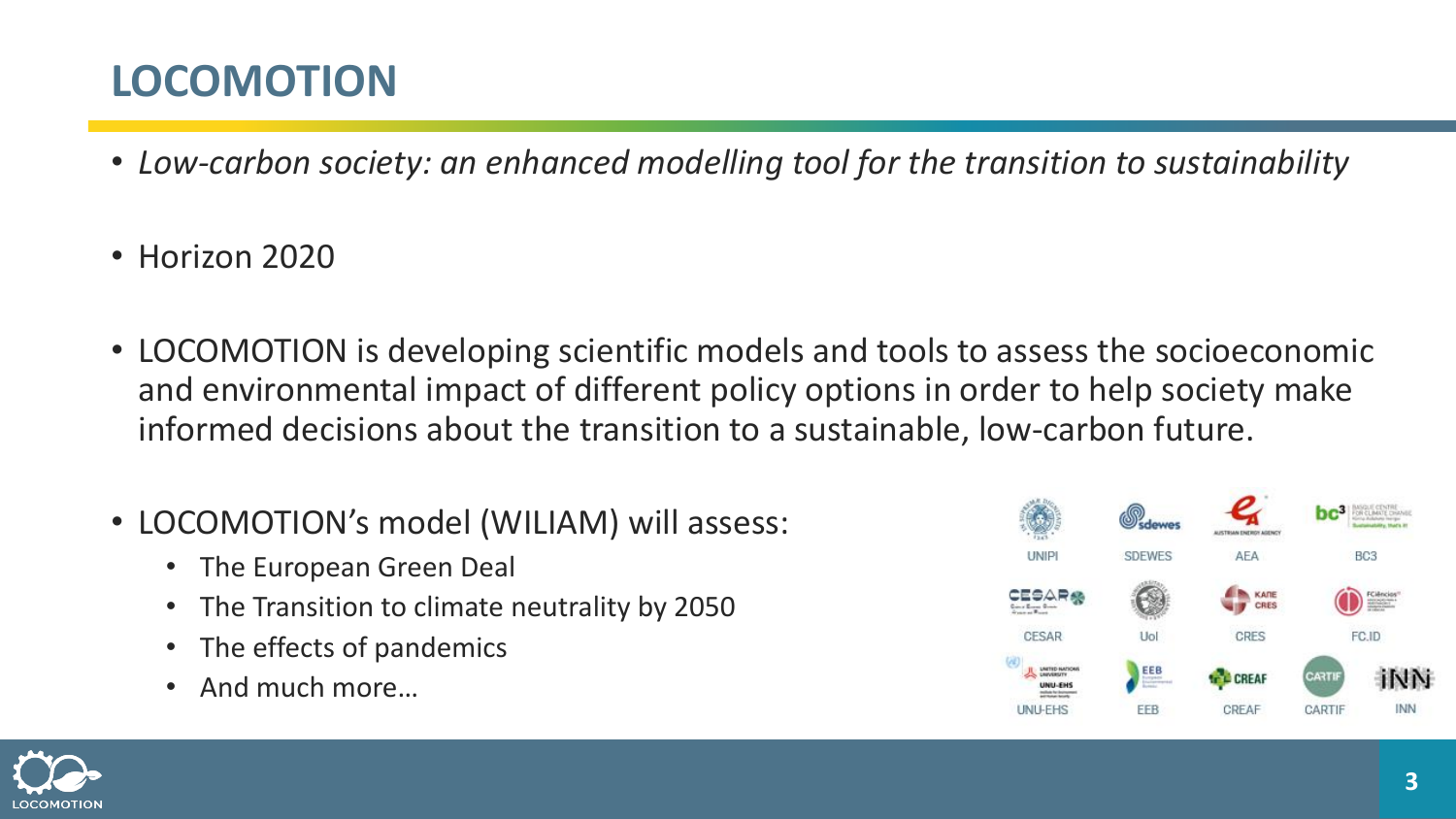#### **WILIAM**

- WILIAM stands for *Within Limit Integrated Assessment Model*. It is made up of several interrelated models:
	- Economy and finance
	- Renewable and non-renewable energy
	- Energy infrastructure and technologies
	- Environment
	- Climate change
	- Population and society
	- **Raw materials**
		- $\triangleright$  Availability of materials needed by the economy and demanded for the development of energy infrastructures
		- $\triangleright$  Evolution of recycling rates
		- $\triangleright$  Energy consumption associated with the extraction of minerals estimated

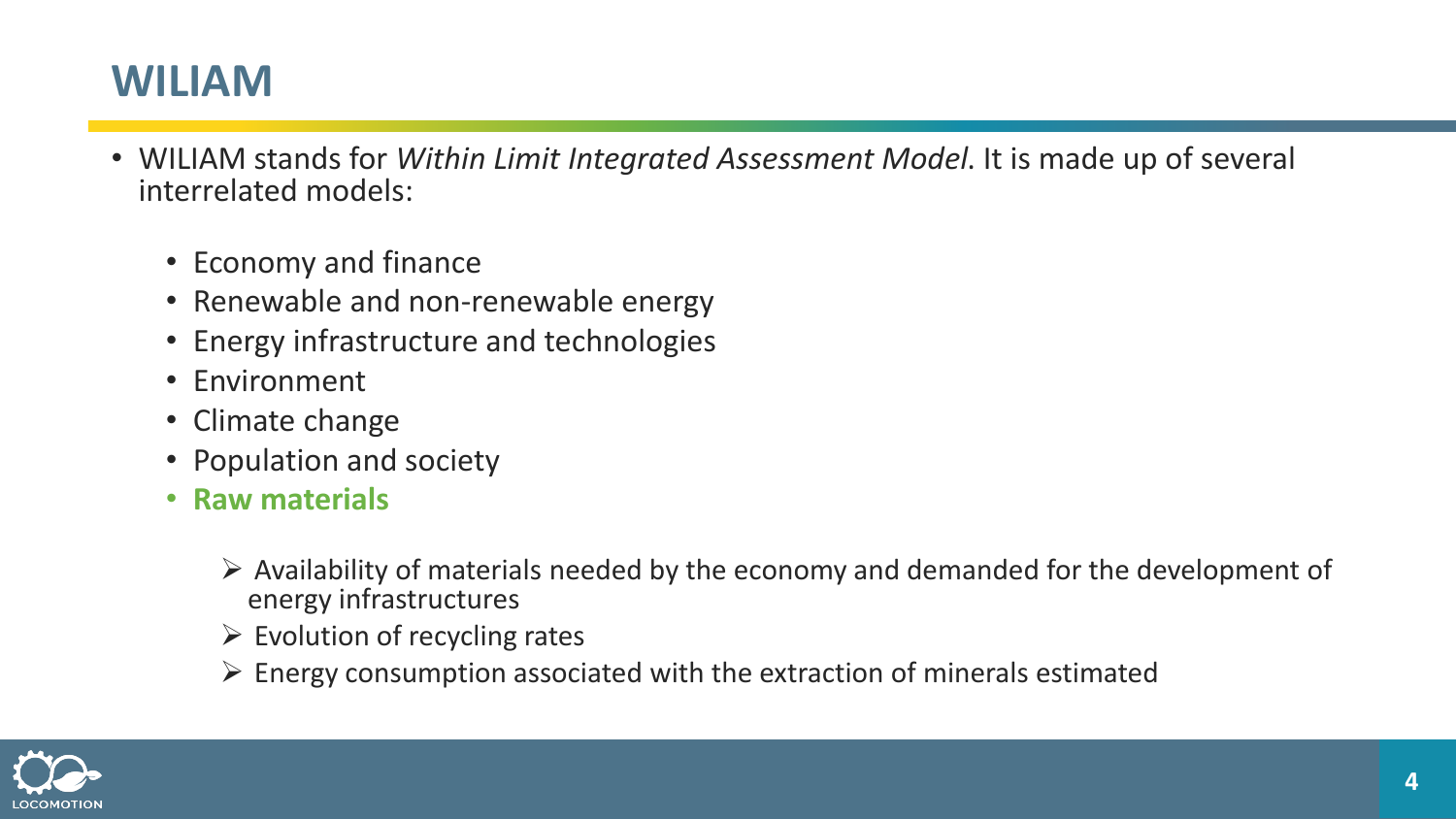#### **Current situation and available results**

- 2,5 years into the project
- Modelers are currently integrating all submodules into one
- First results available in Q1 Q2 of 2022
- Available data is based on results obtained through IAMs developed by the EUfunded **MEDEAS** project, on which LOCOMOTION is built upon and aims to develop (both thematically and geographically) **EROI** feedb



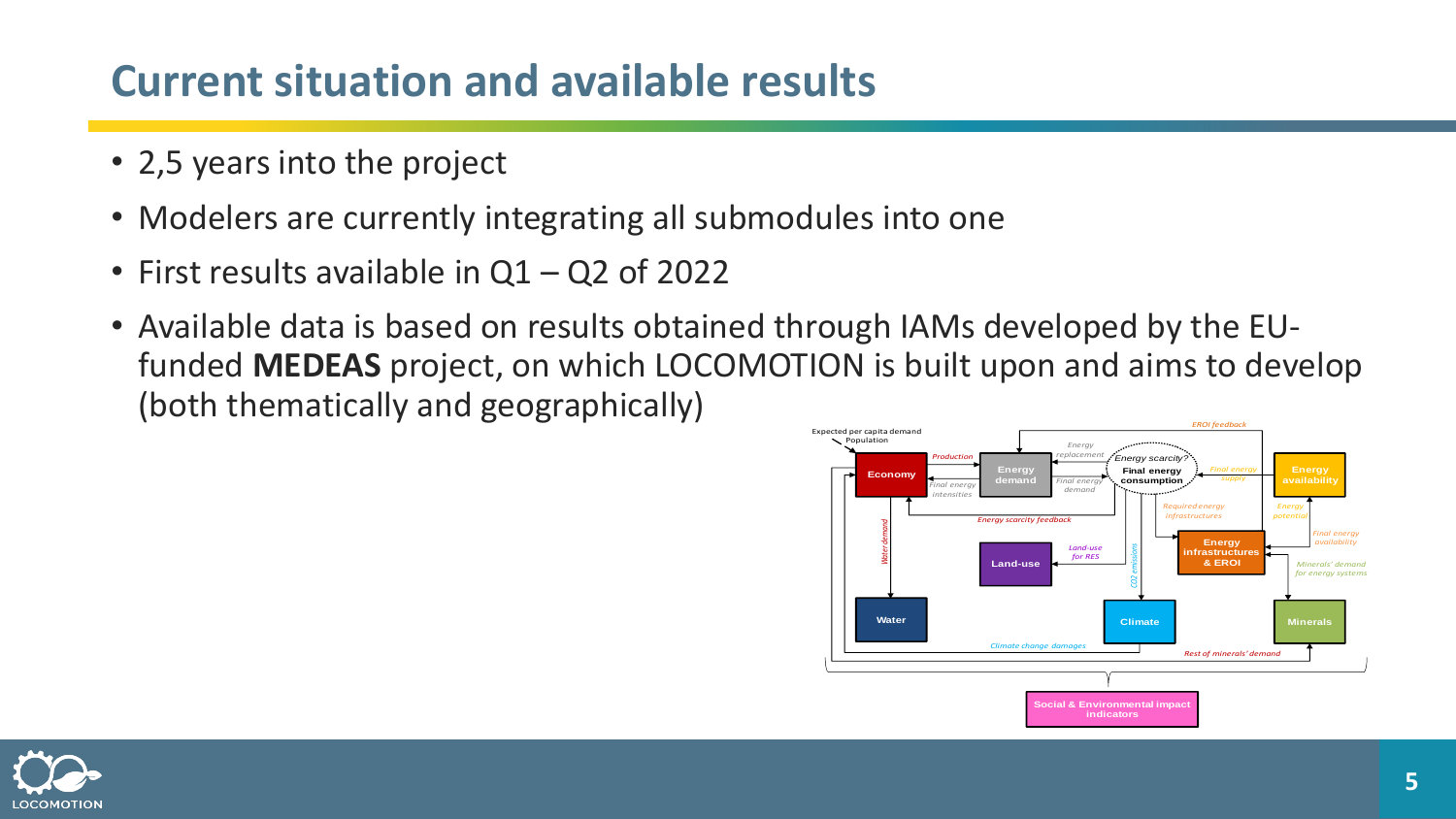#### **Link between LOCOMOTION, materials and the Green Transition**

- To achieve the Green Transition, there has been increasing attention on renewable energy and transportation technologies. It is expected that both of these will increase the demand for materials.
- Tight link between **energy** and materials
- Change in **mobility** linked to material exhaustion
- LOCOMOTION looks at the **quantity** of materials; the demand for each material compared with the levels of available metrics of **reserves and resources**; as well as **social and environmental justice**

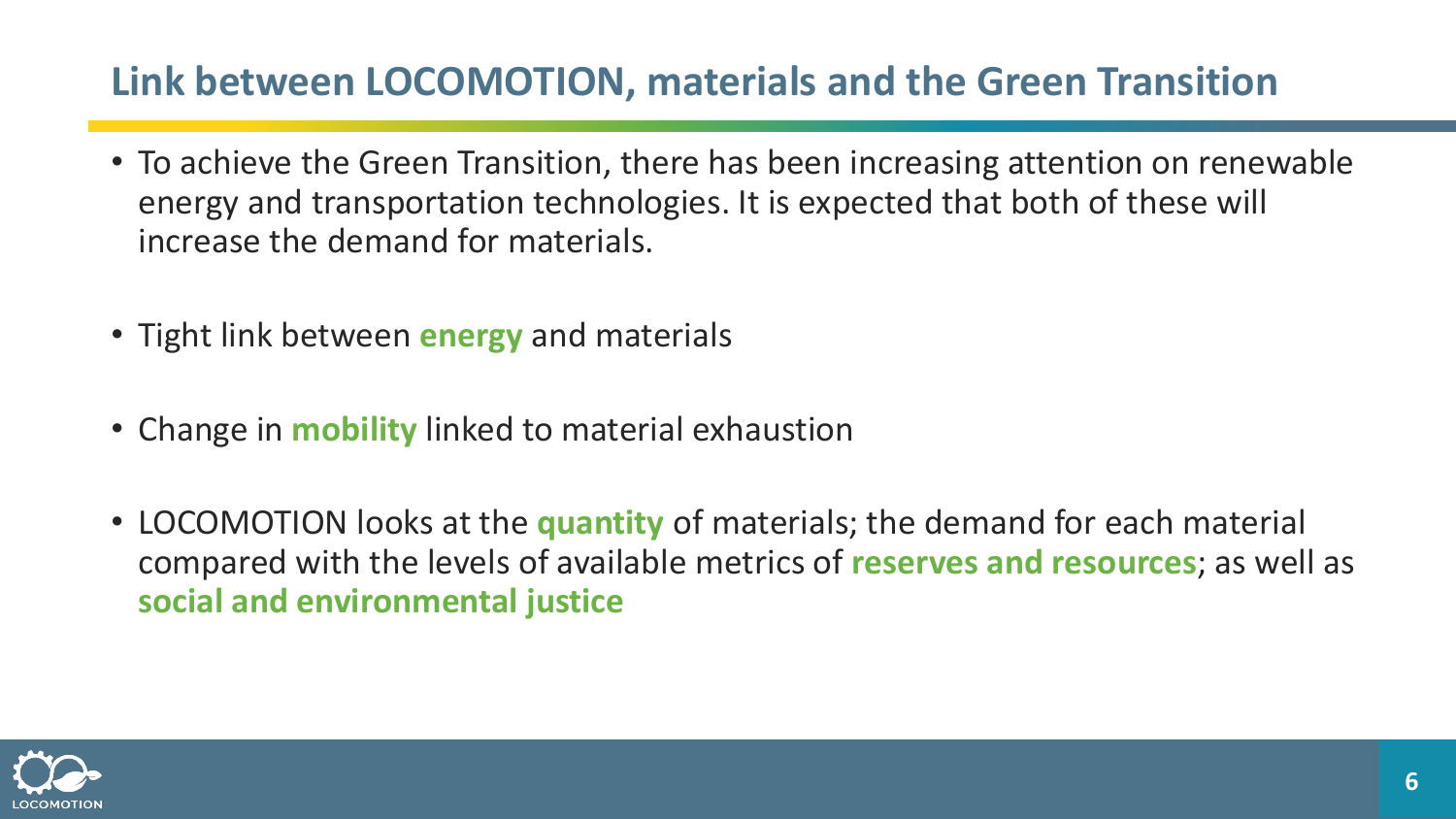#### **Material Requirements for Renewable Energy**

A 50 MW wind farm (\*current subtechnology mix\*) with a lifetime of 20 years requires:

|                 | Construction | Operation |
|-----------------|--------------|-----------|
|                 | kg           | kg        |
| <b>Steel</b>    | 6305000      |           |
| Iron (Fe)       | 1100000      |           |
| Copper (Cu)     | 135000       | 5800      |
| Aluminium (Al)  | 101500       | 10800     |
| Nickel (Ni)     | 5550         |           |
| Neodimium (Nd)  | 3050         |           |
| Dysprosium (Dy) | 243          |           |



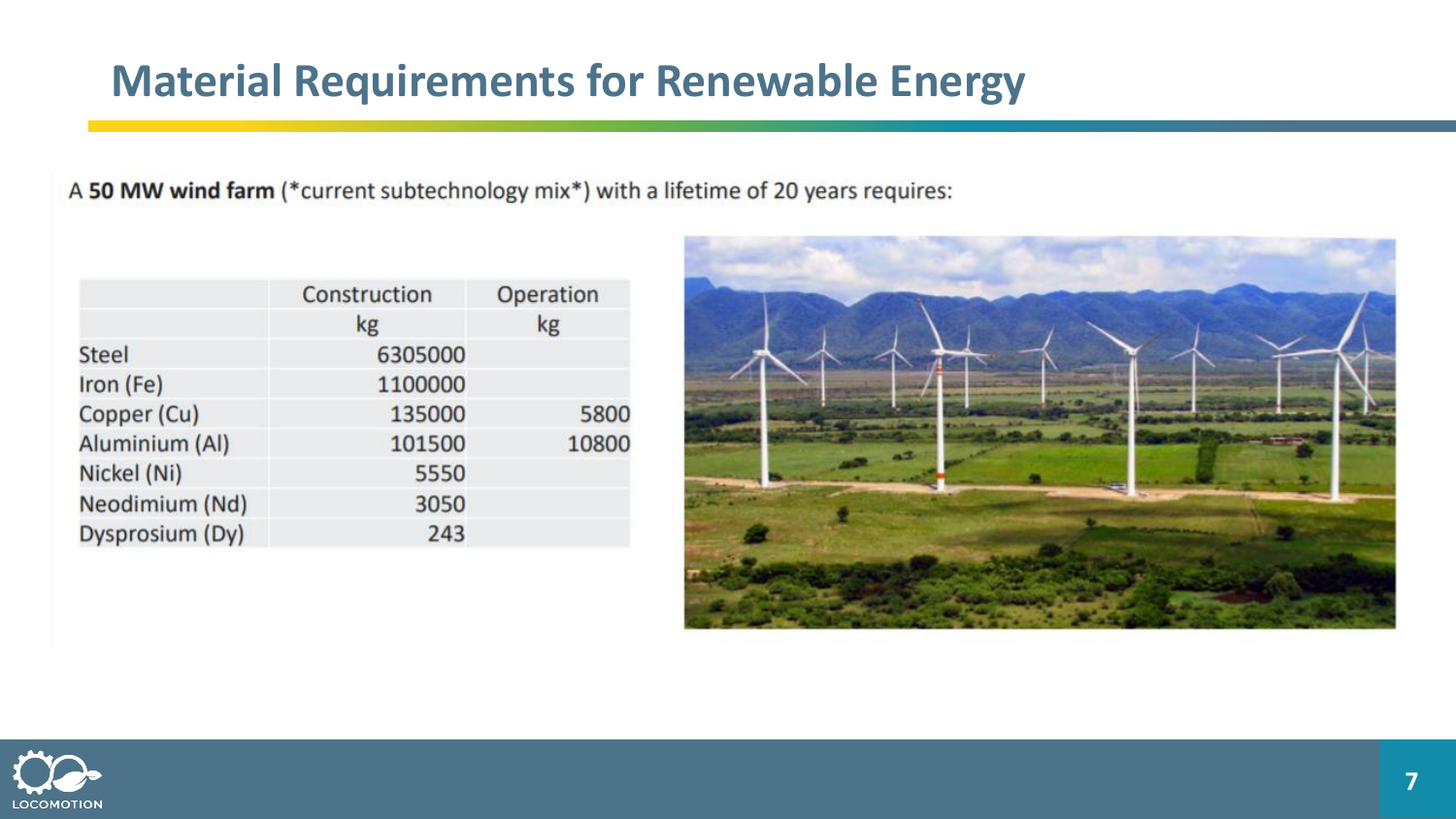#### **What does the research say on material requirements x RES?**

- Focus on Green Growth narrative (3 scenarios: % of RES in electricity mix in 2060)
- The green transition could drive a **re-materialisation** of the economy because RES would require a substantial amount of minerals relative to the current estimated levels of reserves and resources
- E.g. In a Green Growth 100% RES scenario, the model estimates that the cumulated extraction demand would **surpass** the current levels of reserves for several minerals  $\rightarrow$  Questions the Green Growth narrative
- Risks:
	- **availability** of minerals
	- but also **geopolitical**

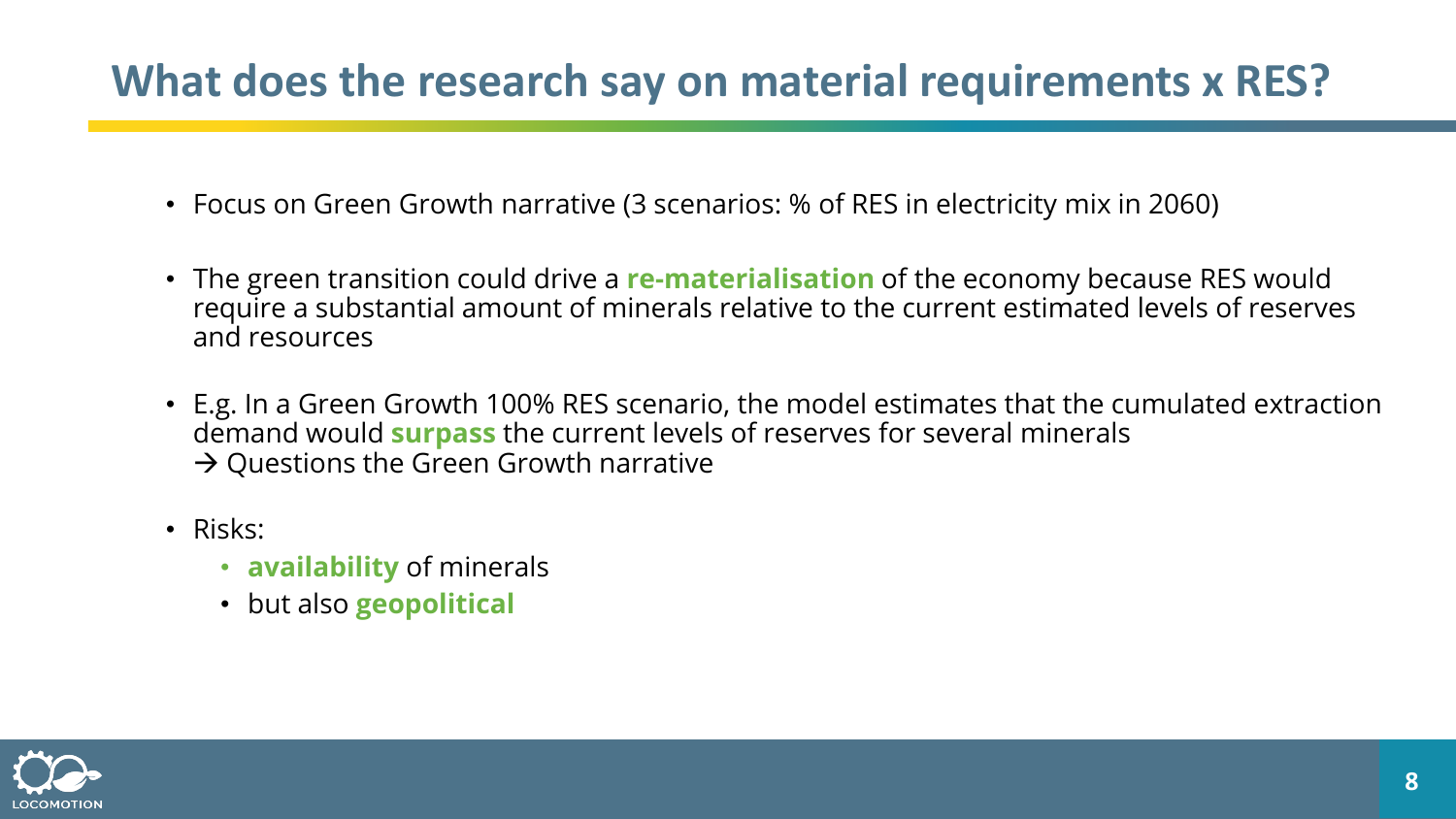#### **Material Requirements for electric batteries**





kg/MW **NMC-622** LiMnO<sub>2</sub> **NMC-811 NCA LFP Aluminium** 500 1478 693 693 483 289 429 429 295 855 Copper  $\overline{O}$  $\mathbf{0}$  $\overline{0}$  $\mathbf{O}$ 765 **Iron** Lithium 34 96 71 60  $31$ 509 110 55  $\mathbf{0}$  $\mathbf{0}$ **Manganese Nickel**  $\overline{0}$ 335 412 192  $\overline{0}$ **Cobalt**  $\mathbf{0}$ 55 40  $\mathbf{O}$ 110  $\overline{0}$ 425  $\overline{0}$  $\overline{0}$  $\mathbf{0}$ **Phosphorus** 310 825 **Graphite** 405 405 272 515 705 705 345 1800 **Plastics** 





+chargers

**LOCOMOTION** 



Tesla 5 NCA



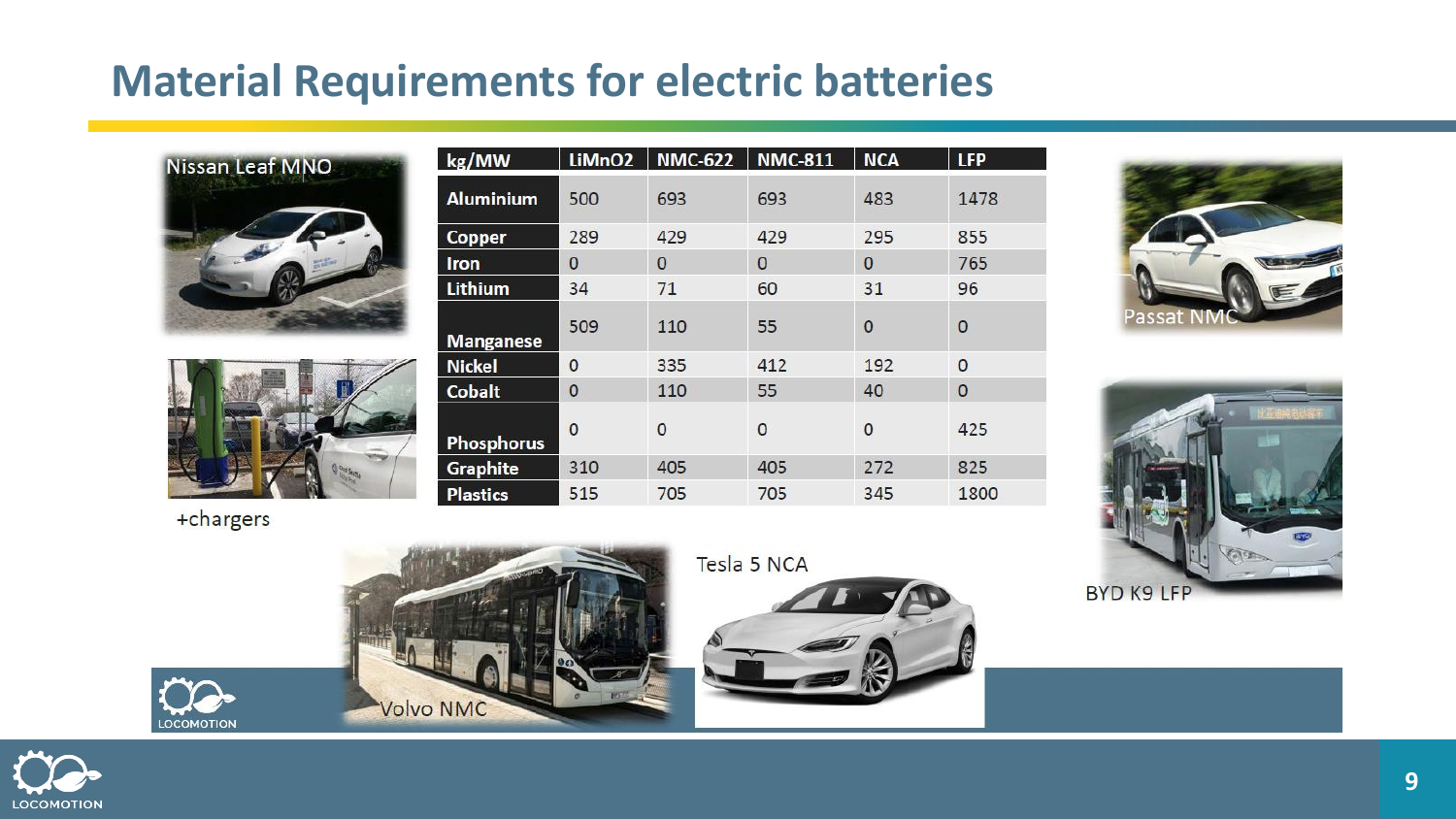#### **What does the research say on material requirements x mobility?**

- Designed **4 scenarios** to analyse the main dynamics of global transport material expenditure:
	- 1. EV trends
	- 2. High EV
	- 3. E-bike
	- 4. Degrowth
- Results show that the most **critical minerals** for these transition scenarios will be aluminium, copper, cobalt, lithium, manganese and nickel

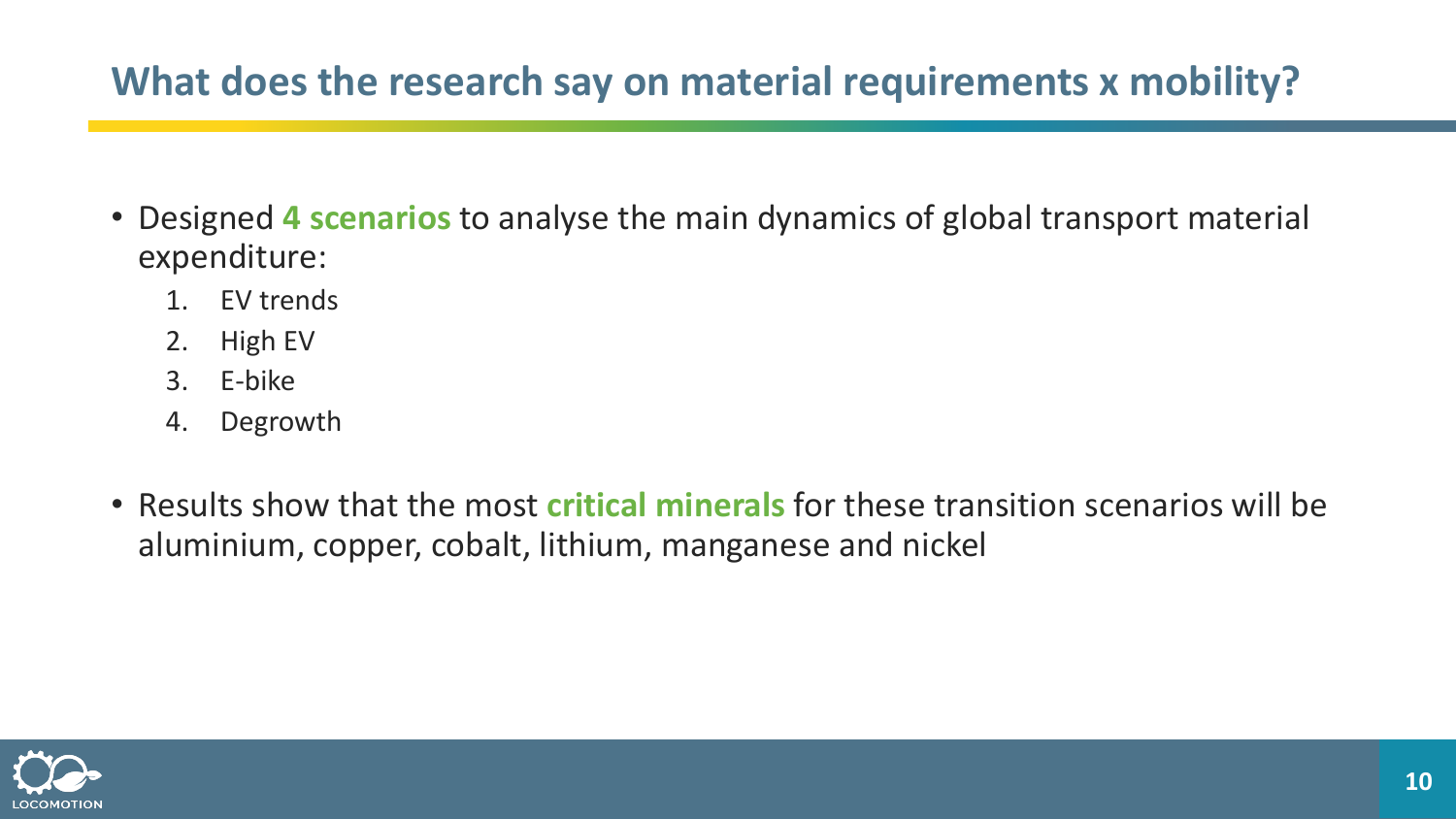#### **What does the research say on material requirements x mobility**

- The only scenario whose trends in mineral requirements do not rise exponentially is **Degrowth**.
- Important to note that the model assumes a doubling of the **recycling rate** for the EV High, E-bike and Degrowth scenarios
	- Even in scenarios with a very high increase in recycling rates, the deployment of electric vehicles still finds limits.
	- But recycling is key as shown in the case of the Degrowth scenario.

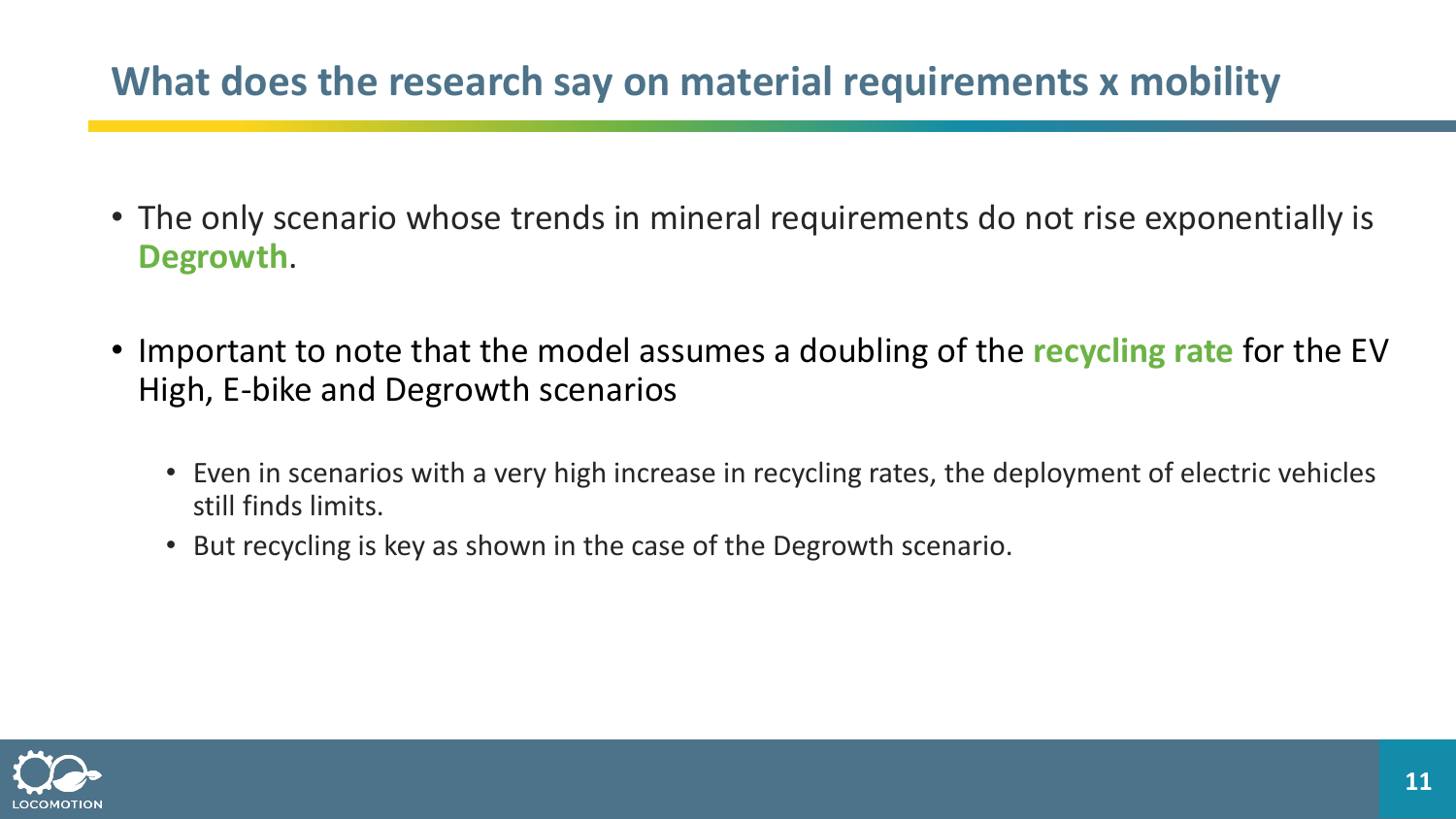#### **Recommendations**

New energy and mobility technologies require large amounts of materials. In a 'business-as-usual' scenario, some minerals will be exhausted and there will be shortages.

- **1. Reduction** in the demand for transport and energy through policymaking
- **2. Optimisation** of the management of mineral resources (e.g. recycling)
- 3. Need for medium and long-term planning of the green transition with a **global assessment** perspective that takes into account **materials** (not just financial requirements) but also other aspects such as **social equity**

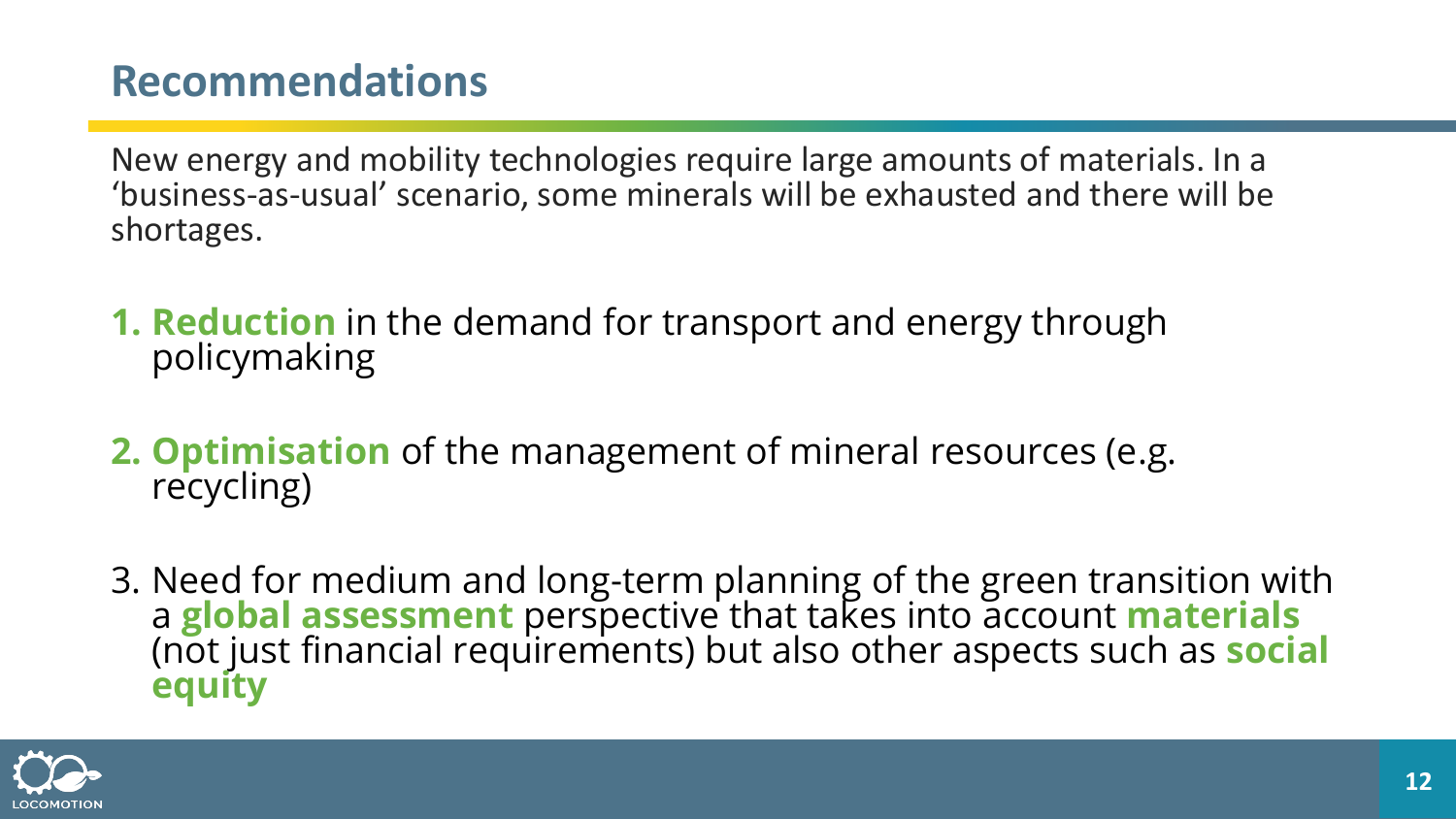#### **References and disclaimer**

- Disclaimer: EEB is not part of the research and modeling team so for **technical questions** we can share academic papers
- **References**:
	- Capellán-Pérez, I., de Castro, C. and Miguel, L. (2019). 'Dynamic Energy Return on Energy Investment (EROI) and material requirements in scenarios of global transition to renewable energies'. *Energy Strategy Reviews, 26*.
	- Diab, K. (2019). '[The Renewable revolution cannot occur with limitless growth, experts warn](https://meta.eeb.org/2019/12/03/the-renewable-revolution-cannot-occur-with-limitless-growth-experts-warn/)'. *META*.
	- Capellán-Pérez, I. et al. (2020). '[MEDEAS: A new modelling framework integrating global biophysical and socioeconomic](https://pubs.rsc.org/en/content/articlelanding/2020/EE/C9EE02627D)  constraints'. *Energy & Environmental Science, Issue 3.*
	- de Castro, C. and Capellán-Pérez, I. (2020). 'Standard, Point of Use, and Extended Energy Return on Energy Investment [\(EROI\) from Comprehensive Material Requirements of Present Global Wind, Solar, and Hydro Power Technologies](https://www.mdpi.com/1996-1073/13/12/3036)'. *Energies, Vol. 13, no. 12.*
	- de Blas, I. et al. (2020). '[The limits of transport decarbonization under the current growth paradigm](https://linkinghub.elsevier.com/retrieve/pii/S2211467X20300961)'. *Energy Strategy Reviews, Vol. 32.*
	- Mediavilla, M. and Diab, K. (2020). '[The unsustainability of the electric car](https://www.locomotion-h2020.eu/the-unsustainability-of-the-electric-car-2/)'. *The Ecologist.*
	- Pulido-Sánchez, D., Capellán-Pérez, I. and de Blas, I. (2020). *['Global transportation decarbonization pathways considering](https://www.researchgate.net/publication/349502751_Global_transportation_decarbonization_pathways_considering_lifestyle_change_and_mineral_availabilities)* lifestyle change and mineral availabilities'. *Integrated Assessment Modelling Consortium*
	- Pulido-Sánchez, D. et al. (2021). '[Analysis of the material requirements of global electrical mobility](https://doi.org/10.6036/9893)'. *Dyna, vol. 96, no. 2.*
	- Capellán-Pérez, I. et al. (2021). '[Analysis of the ESOI of subtechnologies](https://www.researchgate.net/publication/354687307_Analysis_of_the_ESOI_of_subtechnologies_of_batteries_for_electric_vehicles) of batteries for electric vehicles'. *Conference of the International Society for Biophysical Economics 2021*.
	- Capellán-Pérez, I., de Castro, C. and Zamora-Verdejo, E. (2021). 'Modelling the change in the dynamic EROI of the global [energy system during the transition to renewable energies](https://www.researchgate.net/publication/354687363_Modelling_the_change_in_the_dynamic_EROI_of_the_global_energy_system_during_the_transition_to_renewable_energies)'. *Conference of the International Society for Biophysical Economics 2021*